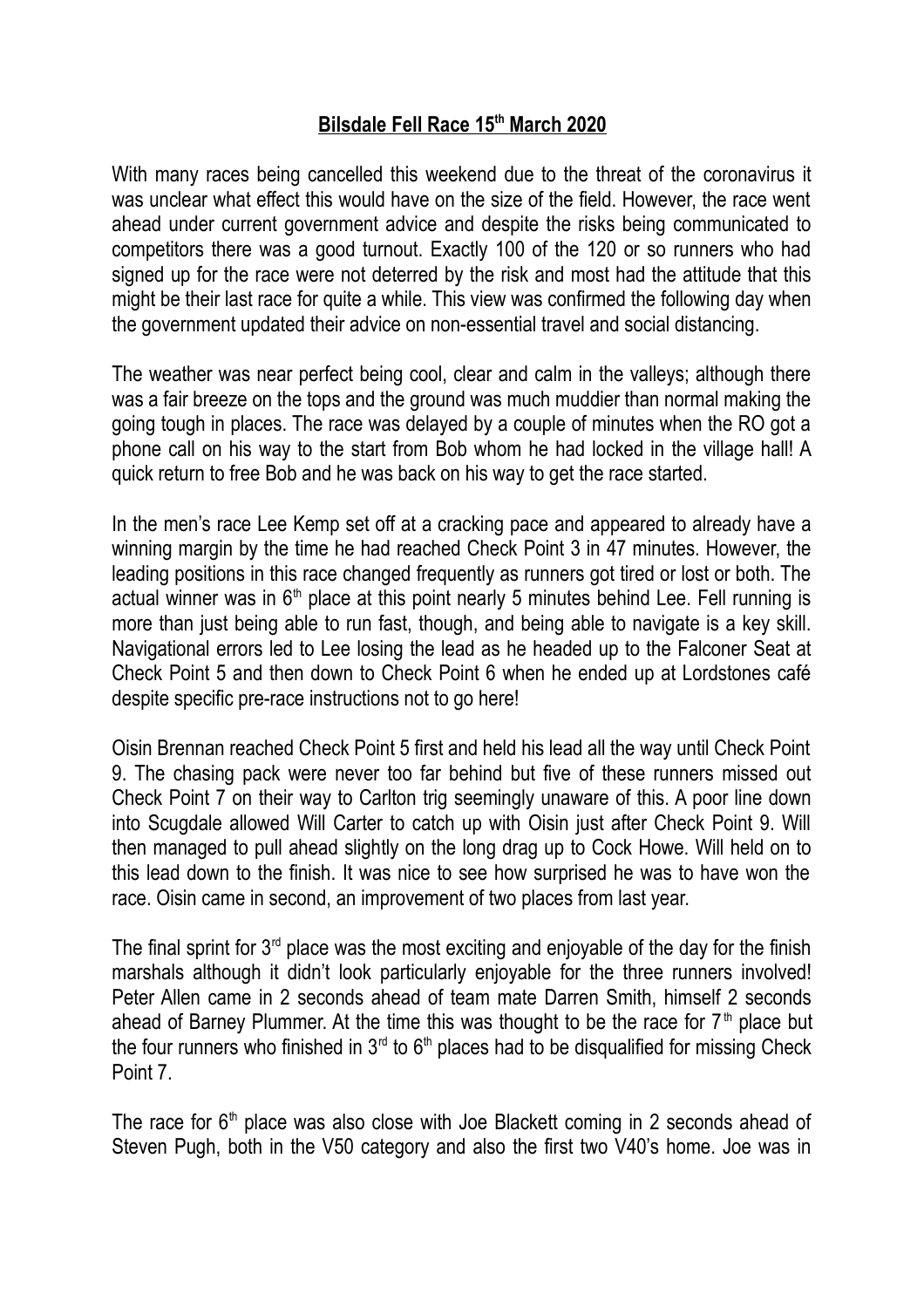40th position at Check Point 1 and steadily worked his way up through the field throughout the race.

The women's race was more straightforward with the first three soon establishing themselves. Early on Ursula Moore and Fiona Brannen kept exchanging the lead with Nicky Spinks never too far behind. After the scout hut, Nicky overtook both ladies on the way up to the Falconer Seat at Check Point 5 and had a lead of a couple of minutes all the way to Check Point 7. However, Fiona wasn't finished and caught her up as they reached Check Point 8. They passed through the two final check points in Scugdale and on Cock Howe together with Fiona managing to descend quicker and win by just over a minute from Nicky who was first V50 and V40. Ursula came in  $3<sup>rd</sup>$  a further 5 minutes behind. Nina Mason came in 4<sup>th</sup> with Kim Cavill in 5<sup>th</sup>.

The men's team prize was very closely contested. Durham University A&CCC were the pre-race favourites for this but a withdrawl and two disqualifications cost them dearly. The Esk Valley team of Steven Pugh, Martin Perry and Chris Vanderhoven pipped Pickering to the prize. The ladies' team prize was won by Swaledale made up of Tracy Hunter, Caroline Graham and Claire Stewart ahead of York Knavesmire.

Advance notice that Check Point 2 will almost certainly change next year to a point high up on the Cleveland Way as a few runners have worked out a short cut that misses out some ascent. This is compromising the AL category of the race! It will also help the trod round to the disused quarry to repair as it is starting to get damaged. There is still a huge variety of lines across the heather to find Check Point 8 which is definitely not changing!

A few words of thanks to finish. Thank you Lets Run in Stokesly for supplying the race numbers. Thank you to all the returning runners and the positive comments about the course and the day itself. I have again enjoyed looking at the Strava routes and comments. The flybys, especially the route choices over to Check Point 8, are well worth a look.

Thank you also to everyone who gave up their time to help out on the day itself. It was a huge team effort with many people giving up their day to help with registration, kit checks and marshalling. Many marshals volunteered to do the same jobs as last year which made the organising so much easier. There were three experienced ROs (Clive, Bob and Sid) advising me during the day which again was invaluable. Clive also organised all the prizes despite my best efforts to make this more difficult for him by re-ordering the numbers in alphabetical order instead of by age!

Finally, a special thank you to my wife, Elaine, and daughters, Sophie and Lucy, who helped me set up on Saturday, gave out the numbers at registration and sorted all the post-race food.